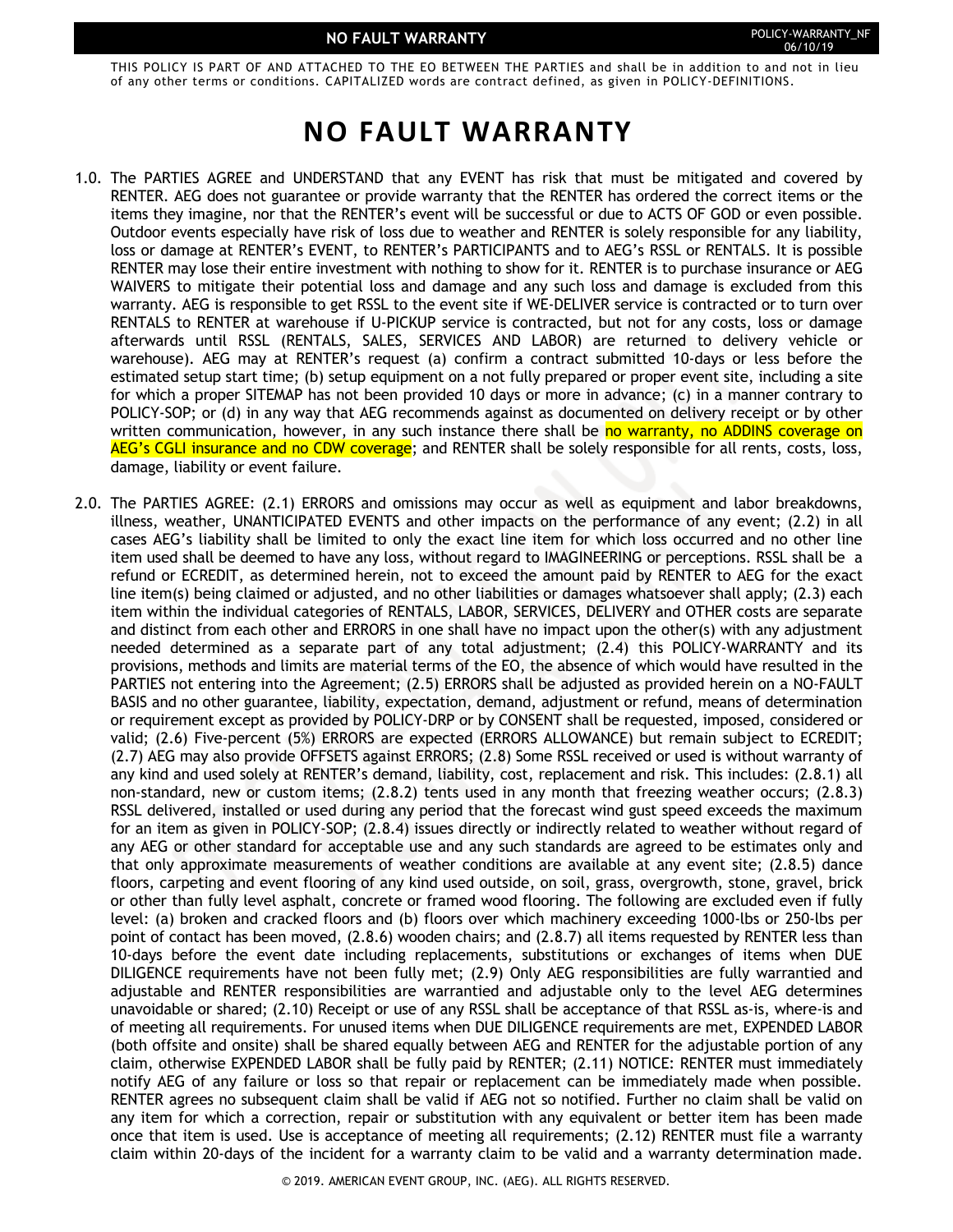### **NO FAULT WARRANTY POLICY-WARRANTY\_NF**

THIS POLICY IS PART OF AND ATTACHED TO THE EO BETWEEN THE PARTIES and shall be in addition to and not in lieu of any other terms or conditions. CAPITALIZED words are contract defined, as given in POLICY-DEFINITIONS.

This can be extended to a maximum of 30-days by CONSENT; (2.13) ECREDITS give are transferrable and may be given or donated to another person, church, school, or business and you may receive donation tax benefits; (2.14) RSSL modified, substituted or otherwise changed by contract revision shall be the RSSL subject to this WARRANTY and not the RSSL replaced. RSSL loaded for delivery shall be cancellable by submission of Form-CC or with 100% cancellation fee; (2.14) PURCHASE of any item from AEG, whether new or used, is on an as-is, where-is basis and without warranty of any kind and the PARTIES agree pricing has been based upon this requirement. RENTER is solely responsible for items immediately upon payment and no claim of deficiency shall be valid or adjustable; and (2.15) All warranty adjustments shall be determined as follows:

- 3.0. NO-FAULT. FAULT shall not be considered, only compliance with the EO and the terms of this WARRANTY.
- 4.0. WARRANTY ADJUSTMENT is determined so that RENTER may receive credit for and full benefit of all ERRORS ALLOWANCE and OFFSETS given, even if at a later date, plus a cash refund for any ERRORS exceeding that amount. RENTER is solely responsible for weather related damages, liabilities and costs and shall have insurance against all-risks of liability, damage and loss, unless RENTER becomes an additional insured on AEG's CGLI policy AND purchases the CDW waiver. For any item actually used the maximum adjustment is 20% of the rental (and in the case of quality issues, limited to any published grade cost differences: ie: the difference in cost between a grade B tent and a grade C tent is 10%) and 10% of the EXPENDED LABOR if less labor was required. Delivery costs are not considered or adjustable. At no time shall a greater adjustment be considered and any demand for 100% adjustment shall be a FALSE ACTION and in DEFAULT. Warranty adjustments apply only to ERRORS for which AEG is responsible under the contract and determined as follows:
- 4.1. LINE ITEM LOSS shall be determined by dividing the hours of lost use by the days an item is rented divided by 24-hours per day. This number is then multipled by the "total rental all days" shown on the EO. Expended labor must be paid for regardless of timing however UNEXPENDED LABOR may be included as a LOSS; then,
- 4.2. TOTAL ITEM LOSS is determined by adding all LINE ITEM LOSSES together; next,
- 4.3. REFUND TOTAL is determined by subtracting TOTAL ITEM LOSS from the total of 5% ERRORS allowance plus OFFSETS given. Any overage (negative amount) shall be REFUNDED (cash repayment); and,
- 4.4. ECREDIT issued will be the TOTAL ITEM LOSS less the REFUND TOTAL. An ECREDIT is a future event credit and standard minimums apply after application.
- 4.5. BONUS ECREDIT. An additional 20% of the REFUND TOTAL is to be added to any ECREDIT as a voluntary bonus when EMERGENCY BASIS did not exist. This percentage does not apply to ECREDIT total.
- 5.0. NON-USE ADJUSTMENT. Any item(s) contracted but not used and not otherwise covered herein shall be deemed cancelled pursuant to POLICY-CC. A no-fault warranty adjustment shall be available by ECREDIT only for the rental cost less cancellation fee, 50% of the preparation and any UNEXPENDED LABOR cost. Delivery is not adjustable. Future event must meet all minimums (after ECREDIT application).
- 6.0. RENTER is responsible for: (6.1) ESITE and ACCESS thereto; (6.2) ESITE SECURITY; (6.3) PARTICIPANTS; (6.4) UTILITIES; (6.5) the products, services and labor of RENTER, subcontractors or others; (6.6) all damage or loss to PROPERTY and ESITE except as may be covered by a purchased damage waiver or otherwise expressly specified in the EO; (6.7) immediate notice to AEG by DEFNOTICE upon any RSSL deficiency, failure or loss; and (6.8) all other items and efforts specified as RENTER responsibility in the EO.
- 7.0. WARRANTIED PERIOD. (7.1) Only loss during EVT is warrantied. Delivery , setup and removal times are not covered; (7.2) Only the warrantied in-service time (WIST) of 90% uptime or a lesser value given in POLICY-SOP or the EO is warrantied; (7.3) RSSL is warrantied to be +/-6% of AEG's SPEC and one or more items are combinable by AEG to meet any SPEC; (7.4) If RSSL is OOS, unavailable or unusable, AEG may repair, replace or substitute such with any equivalent or better item and extend EVT as needed to meet WIST; (7.5) Only the difference between the warrantied SPEC and actual SPEC is adjustable and that only by ECREDIT; (7.6) Use of any item is acceptance of that item as meeting all contract requirements without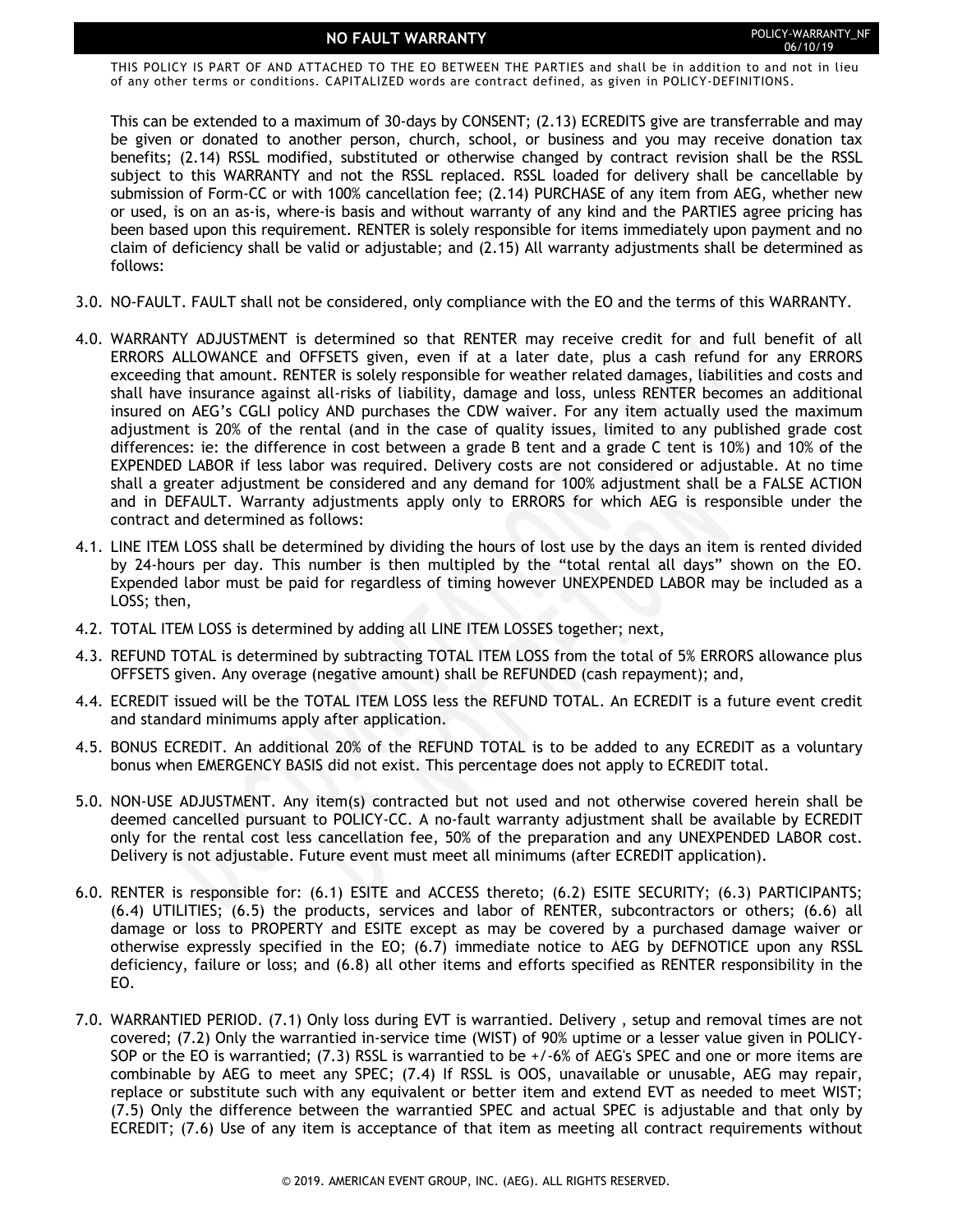## **NO FAULT WARRANTY POLICY-WARRANTY\_NF**

THIS POLICY IS PART OF AND ATTACHED TO THE EO BETWEEN THE PARTIES and shall be in addition to and not in lieu of any other terms or conditions. CAPITALIZED words are contract defined, as given in POLICY-DEFINITIONS.

regard to complaint or condition. The PARTIES AGREE not to use any item not meeting SPEC; and (7.7) RENTER shall give immediate NOTICE of any shortage or loss to allow for mitigation and correction.

- 8.0. REPAIRS. (8.1) AEG shall be able to install and make repairs at any hour (24 x 7) up to the event start time (EST); (8.2) RENTER shall minimize impacts of and immediately report any deficiencies by DEFNOTICE allowing AEG as much time as possible to correct or no claim or adjustment of any kind shall be allowed on an that item. (8.3) Repairs, replacement and SUBSTITUTION of RSSL shall be allowed for any not fully functional, OOS, unavailable or unusable RSSL and the subsequent delivery of any RSSL shall be at RENTER's cost. There shall be no free use of any RSSL due to any ERROR or misfunction; (8.4) If a SUBSTITUTED item has a higher value than the original item, no additional charge shall be incurred by RENTER. If a SUBSTITUTED item has a 5% or lower value than the original item, an ECREDIT shall be issued to RENTER for the difference. Equivalency shall be determined by AEG based on skill, functionality, appearance and similar usability. (8.5) RENTER shall record all ERRORS on delivery confirmation during the setup period and shall request replacement of unusable items during this time or immediately upon occurrence if an item becomes unusable during use; (8.6) Refusal of a SUBSTITUTED item is cancellation and subject to restocking fees; (8.7) and refusal of any item after setup crew has left ESITE, due to completion or to obtain replacements already requested is not allowed. RENTER shall assure no more than one trip shall be required by AEG to obtain replacements or SUBSITUTIONS.
- 9.0. GRADE. RENTER shall document each RSSL item in dispute such that a rent grade may be determined according to AEG specs. Should specific item documentation not be available, a general determination shall be made by AEG based on RENTER input and no challenge to this determination is reviewable. Standard rental grades are A, BA, B and C with a 5% cost difference between each grade level unless otherwise specified in POLICY-SOP. The total percent difference in grade contracted and grade determined shall be used instead of EVT in calculating LINE ITEM LOSS. The most recent version of POLICY-SOP prior to event shall be used, as it may have changed. ONLY the cost difference in grade shall be considered in any adjustment for a claim that a lower grade was received. RENTER must provide photographic evidence of the full (entire) item(s) being claimed as lower grade before any adjustment can be calculated or considered. Only the full (entire) item shall be considered in determining grade and it is understood individual sections or small portions of the full item may be of lower grade without changing the full item's overall grade.
- 10.0. WEATHER. RENTER is solely responsible for any and all weather related damages, liabilities and costs. No performance, wind or weather rating is offered or warranted for tents, staging or any other structure. No HVAC warranty or temperature rating is offered or warranted for heating, cooling or water systems with cleartop tents specifically excluded due to the greenhouse effect they cause. RENTER understands that additional cooling of 50% or more may be required for a cleartop tent compared to a standard white top tent. No claim of faulty or defective installation shall be valid unless supported by a DEFNOTICE report, written in the ERRORS and OMISSION box on the DELIVERY CONFIRMATION of the EO or by CLAIM DOCUMENTATION as given herein and such notice shall be given prior to conclusion of installation so that opportunity for immediate correction prior to the beginning of the rental period is provided. RENTER is solely responsible for such inspection and notice of deficiency or accepts items as-is, where-is. RENTER shall have insurance against all-risks of liability, damage and loss, unless RENTER becomes an additional insured on AEG's GLI policy AND purchases the CDW waiver. Without such coverage, RENTER indemnifies AEG from any and all claims, is solely responsible for all liability, damage and loss and agrees to pay for any costs incurred by AEG for any claim or defense of any claim.
- 11.0. EVENT SITE AND PARTICIPANTS. No damage: (1) to ESITE and its PAVEMENT, landscaping, floors or access ways or (2) to PARTICIPANT(s) and their property, clothing, labor or services, either directly or indirectly related to EVENT are warrantied. All damages, liabilities, remedies and repairs are the responsibility sole of RENTER and PARTICIPANT. If RENTER pays AEG to make repairs, such shall be basic and as determined functionally adequate by AEG with return to as-was condition not considered. No verbal basis or after remedy claim shall be valid, only those supported by actual damages.
- 12.0. LOADING. Equipment with a load rating is warrantied only if equipment is used within manufacturer specifications and load is evenly distributed. Uneven loading shall reduce load rating proportionately, as determined by AEG. Load ratings shall be as specified in the EO or as detailed in POLICY-SOP.